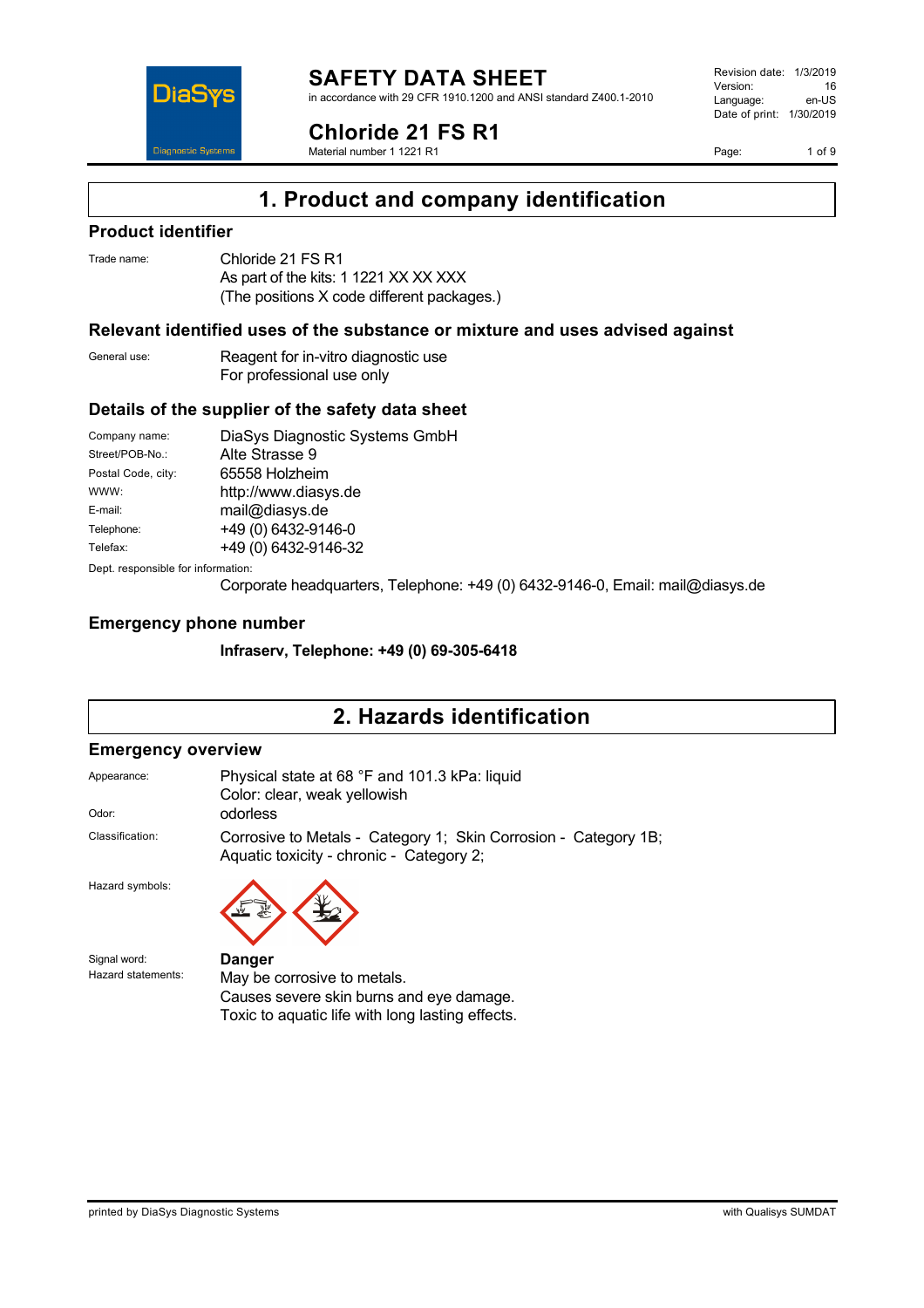

#### **SAFETY DATA SHEET** in accordance with 29 CFR 1910.1200 and ANSI standard Z400.1-2010

**Chloride 21 FS R1**

Material number 1 1221 R1

Page: 2 of 9

Precautionary statements:

Keep only in original container.

Do not breathe vapors.

Avoid release to the environment.

Wear protective gloves/protective clothing/eye protection/face protection.

IF ON SKIN (or hair): Take off immediately all contaminated clothing. Rinse skin with water/or shower.

IF IN EYES: Rinse cautiously with water for several minutes. Remove contact lenses, if present and easy to do. Continue rinsing.

Immediately call a POISON CENTER/doctor. Absorb spillage to prevent material damage.

**Regulatory status**

This material is considered hazardous by the U.S. OSHA Hazard Communication Standard (29 CFR 1910.1200) and SIMDUT in Canada.

### **Hazards not otherwise classified**

see section 11: Toxicological information

## **3. Composition / Information on ingredients**

Chemical characterization: Aqueous solution of anorganic salts and organic compounds.

Relevant ingredients:

| CAS No.           | Designation                                                             | Content   | Classification                                                                                                                                     |
|-------------------|-------------------------------------------------------------------------|-----------|----------------------------------------------------------------------------------------------------------------------------------------------------|
|                   | CAS 9016-45-9 Nonylphenol, ethoxylated 5 - 10 %                         |           | Acute Toxicity - oral - Category 4.<br>Eye Damage - Category 1.<br>Aquatic toxicity - acute - Category 1.                                          |
| CAS<br>26635-92-7 | 2,2'-[(Octadecylimino)bis 1 - 5 %<br>(ethane-2,1-diyloxy)]<br>diethanol |           | Skin Irritation - Category 2. Eye Damage -<br>Category 1. Aquatic toxicity - acute -<br>Category 1. Aquatic toxicity - chronic -<br>Category 1.    |
| CAS 75-75-2       | Methanesulphonic acid                                                   | 1 - 5 $%$ | Corrosive to Metals - Category 1.<br>Acute Toxicity - oral - Category 4.<br>Acute Toxicity - dermal - Category 4.<br>Skin Corrosion - Category 1B. |

| 4. First aid measures   |                                                                                                                                                                                                                                            |  |
|-------------------------|--------------------------------------------------------------------------------------------------------------------------------------------------------------------------------------------------------------------------------------------|--|
| General information:    | First aider: Pay attention to self-protection!<br>If medical advice is needed, have product container or label at hand. Take off immediately<br>all contaminated clothing and wash it before reuse.                                        |  |
| In case of inhalation:  | If breathing is difficult, remove victim to fresh air and keep at rest in a position comfortable<br>for breathing. Seek medical attention.                                                                                                 |  |
| Following skin contact: | Clean with plenty of water. If possible, also wash with polyethylene glycol 400. In case of<br>skin reactions, consult a physician.                                                                                                        |  |
| After eye contact:      | Immediately flush eyes with plenty of flowing water for 10 to 15 minutes holding eyelids<br>apart. Remove contact lenses, if present and easy to do. Continue rinsing. Subsequently<br>seek the immediate attention of an ophthalmologist. |  |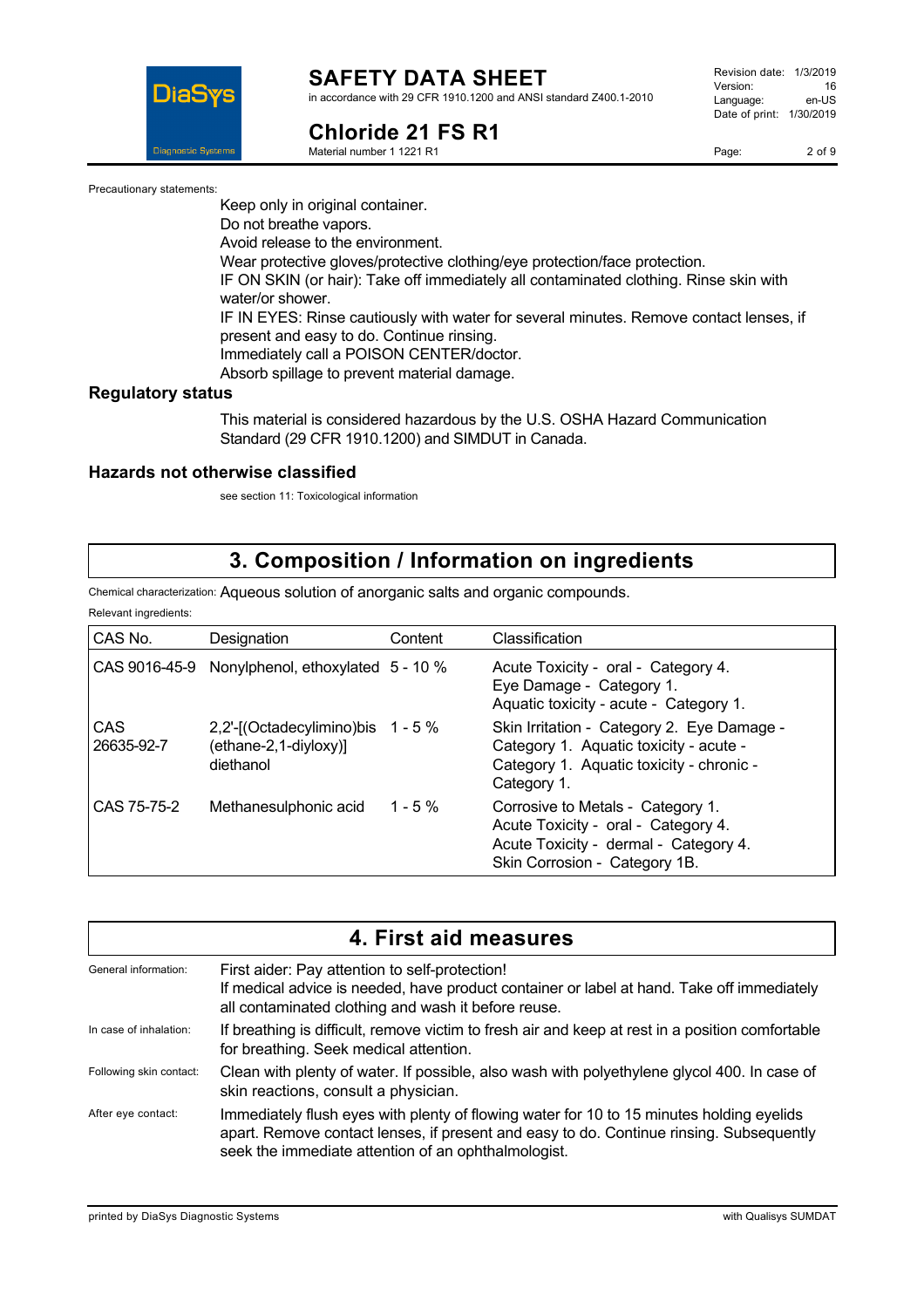

in accordance with 29 CFR 1910.1200 and ANSI standard Z400.1-2010

Revision date: 1/3/2019 Version: 16<br>Language: en-LIS Language: Date of print: 1/30/2019

**Chloride 21 FS R1**

Material number 1 1221 R1

Page: 3 of 9

After swallowing: Rinse mouth immediately and drink plenty of water. Avoid vomiting. (Risk of perforation) Immediately get medical attention. Do not try to neutralize. Never give anything by mouth to an unconscious person.

### **Most important symptoms/effects, acute and delayed**

Causes severe skin burns and eye damage.

### **Information to physician**

Treat symptomatically.

## **5. Fire fighting measures**

Flash point/flash point range:

No data available

Auto-ignition temperature: No data available

Suitable extinguishing media:

Product is non-combustible. Extinguishing materials should therefore be selected according to surroundings.

### **Specific hazards arising from the chemical**

Fires in the immediate vicinity may cause the development of dangerous vapors. In case of fire may be liberated: Hydrochloric gas, nitrogen oxides (NOx), sulphur oxides, carbon monoxide and carbon dioxide.

Protective equipment and precautions for firefighters:

Use a breathing apparatus independent of the ambient air (isolated apparatus) and a full protection outfit (suit) against chemicals.

Additional information: Cool exposed containers with water spray. Do not allow fire water to penetrate into surface or ground water. Fire residuals and contaminated extinguishing water must be disposed of in accordance with the regulations of the local authorities.

| 6. Accidental release measures |                                                                                                                                                                                                                                                             |  |
|--------------------------------|-------------------------------------------------------------------------------------------------------------------------------------------------------------------------------------------------------------------------------------------------------------|--|
| Personal precautions:          | Avoid contact with the substance. Wear appropriate protective equipment. Do not breathe<br>vapor or spray. Provide adequate ventilation.<br>If possible, eliminate leakage. Keep unprotected people away.                                                   |  |
| Environmental precautions:     |                                                                                                                                                                                                                                                             |  |
|                                | Do not allow to penetrate into soil, waterbodies or drains.<br>If necessary notify appropriate authorities.                                                                                                                                                 |  |
| Methods for clean-up:          | Soak up with absorbent materials such as sand, siliceus earth, acid- or universal binder.<br>Store in special closed containers and dispose of according to ordinance. Wash spill<br>area with plenty of water. Absorb spillage to prevent material damage. |  |
| Additional information:        | Special danger of slipping by leaking/spilling product.                                                                                                                                                                                                     |  |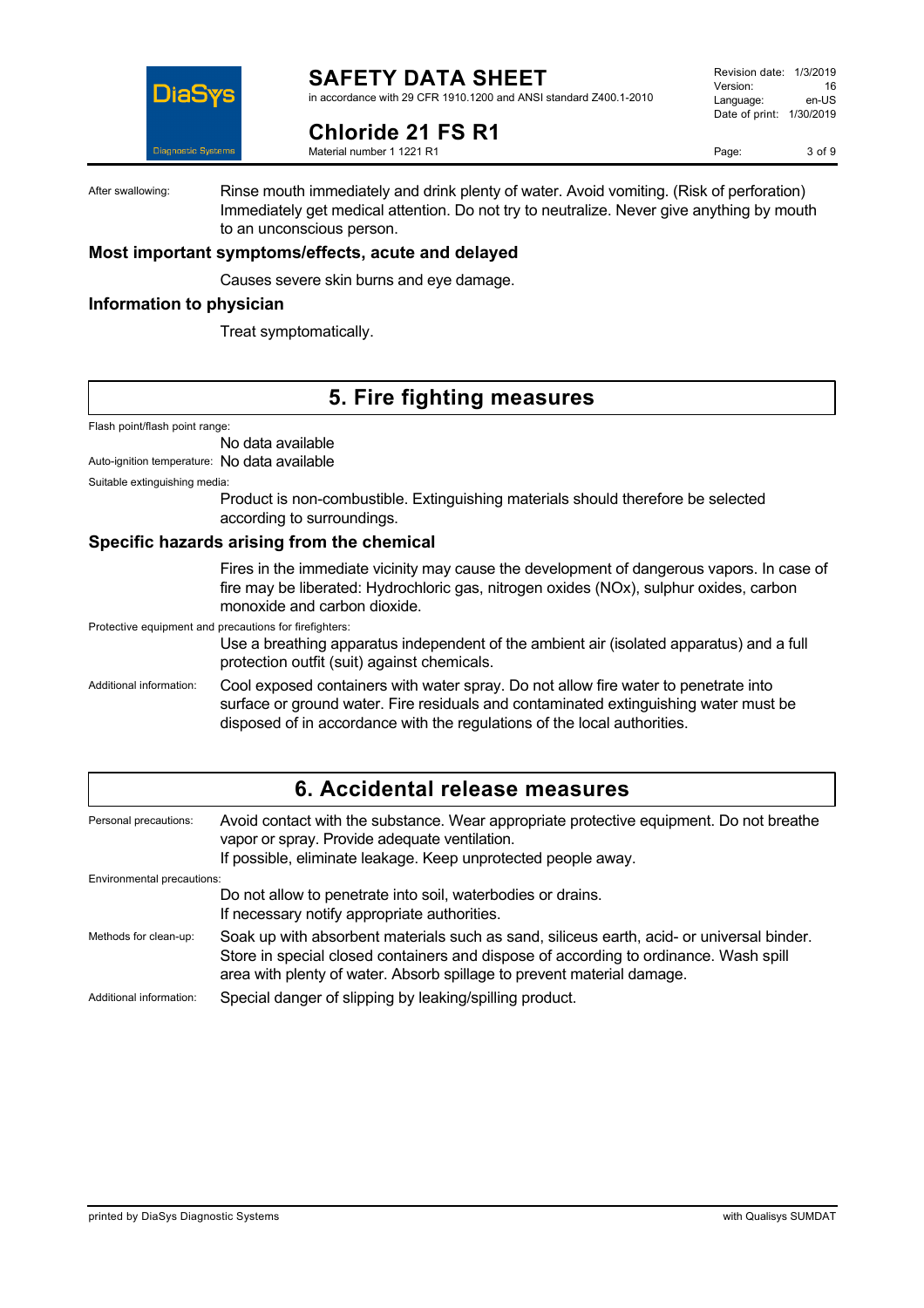

in accordance with 29 CFR 1910.1200 and ANSI standard Z400.1-2010

**Chloride 21 FS R1**

Material number 1 1221 R1

Revision date: 1/3/2019 Version: 16<br>Language: en-LIS Language: Date of print: 1/30/2019

Page: 4 of 9

## **7. Handling and storage**

### **Handling**

Advices on safe handling: Provide adequate ventilation, and local exhaust as needed. Do not breathe vapor or spray. Avoid contact with skin, eyes, and clothing. Take off immediately all contaminated clothing and wash it before reuse. Wear appropriate protective equipment. Do not eat, drink or smoke when using this product. Wash hands thoroughly after handling. When handling large quantities, supply emergency spray. **Storage**

Requirements for storerooms and containers:

Store only in corrosive resistant containers. Keep container tightly closed and in a well-ventilated place. Storage temperature 35.6 - 46.4 °F. Hints on joint storage: Do not store together with: strong oxidizing agents, acids, alkalis. Keep away from food, drink and animal feedingstuffs.

## **8. Exposure controls / personal protection**

### **Engineering controls**

When aerosols or vapors form: Withdraw by suction. See also information in chapter 7, section storage.

### **Personal protection equipment (PPE)**

| Eye/face protection             | Tightly sealed goggles according to OSHA Standard - 29 CFR: 1910.133 or ANSI<br>Z87.1-2010.                                                                                                                                                                                                                        |
|---------------------------------|--------------------------------------------------------------------------------------------------------------------------------------------------------------------------------------------------------------------------------------------------------------------------------------------------------------------|
| Skin protection                 | Wear suitable protective clothing.                                                                                                                                                                                                                                                                                 |
|                                 | Protective gloves according to OSHA Standard - 29 CFR: 1910.138.<br>Glove material: Nitrile rubber-Layer thickness: 0.11 mm.<br>Breakthrough time: >480 min.<br>Observe glove manufacturer's instructions concerning penetrability and breakthrough time.                                                          |
| Respiratory protection:         | When vapors form, use respiratory protection.                                                                                                                                                                                                                                                                      |
| General hygiene considerations: |                                                                                                                                                                                                                                                                                                                    |
|                                 | Do not breathe vapor or spray. Avoid contact with skin, eyes, and clothing. Take off<br>immediately all contaminated clothing and wash it before reuse.<br>Wash hands before breaks and after work. Do not eat, drink or smoke when using this<br>product. When handling large quantities, supply emergency spray. |

# **9. Physical and chemical properties**

### **Information on basic physical and chemical properties**

| Appearance:              | Physical state at 68 °F and 101.3 kPa: liquid<br>Color: clear, weak yellowish |
|--------------------------|-------------------------------------------------------------------------------|
| Odor:<br>Odor threshold: | odorless<br>No data available                                                 |
| pH value:                | at 77 °F: 0.5                                                                 |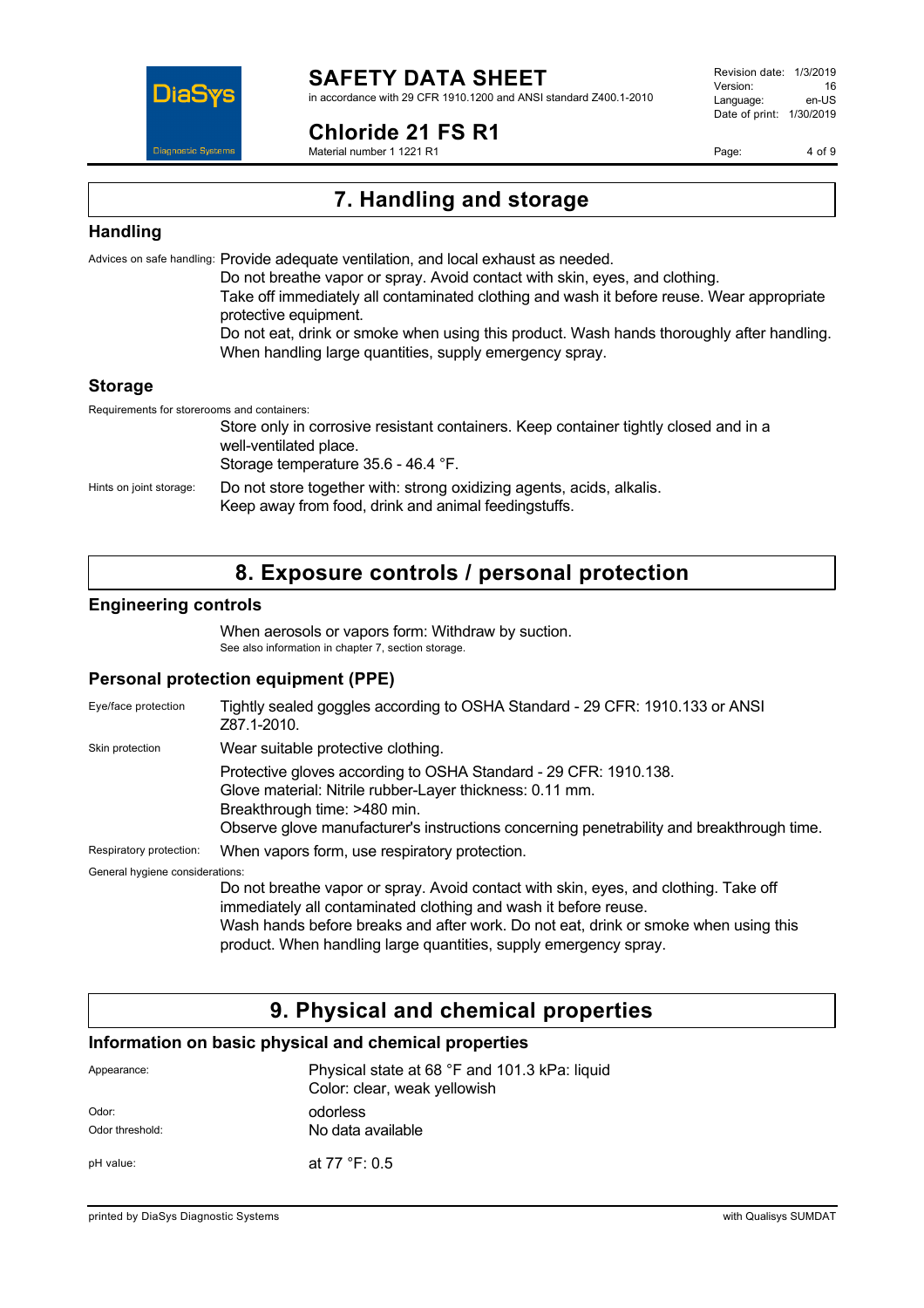

in accordance with 29 CFR 1910.1200 and ANSI standard Z400.1-2010

## **Chloride 21 FS R1**

Material number 1 1221 R1

| Revision date: | 1/3/2019  |
|----------------|-----------|
| Version:       | 16        |
| Language:      | en-US     |
| Date of print: | 1/30/2019 |
|                |           |

Page: 5 of 9

| Melting point/freezing point:            | No data available                     |
|------------------------------------------|---------------------------------------|
| Initial boiling point and boiling range: | approx. 212 °F                        |
| Flash point/flash point range:           | No data available                     |
| Evaporation rate:                        | No data available                     |
| Flammability:                            | No data available                     |
| Explosion limits:                        | No data available.                    |
| Vapor pressure:                          | No data available                     |
| Vapor density:                           | No data available                     |
| Density:                                 | at 68 $\degree$ F: approx. 1.022 g/mL |
| Water solubility:                        | completely miscible                   |
| Partition coefficient: n-octanol/water:  | No data available                     |
| Auto-ignition temperature:               | No data available                     |
| Thermal decomposition:                   | No data available                     |
| Additional information:                  | No data available                     |

# **10. Stability and reactivity**

| Reactivity:                                                               | May be corrosive to metals.                     |  |
|---------------------------------------------------------------------------|-------------------------------------------------|--|
| Chemical stability:                                                       | Stable under recommended storage conditions.    |  |
| Possibility of hazardous reactions                                        | No hazardous reactions known.                   |  |
| Conditions to avoid:                                                      | heating                                         |  |
| Incompatible materials:                                                   | Strong oxidizing agents, acids, alkalis, metals |  |
| Hazardous decomposition products:<br>No decomposition when used properly. |                                                 |  |
| Thermal decomposition:                                                    | No data available                               |  |
|                                                                           |                                                 |  |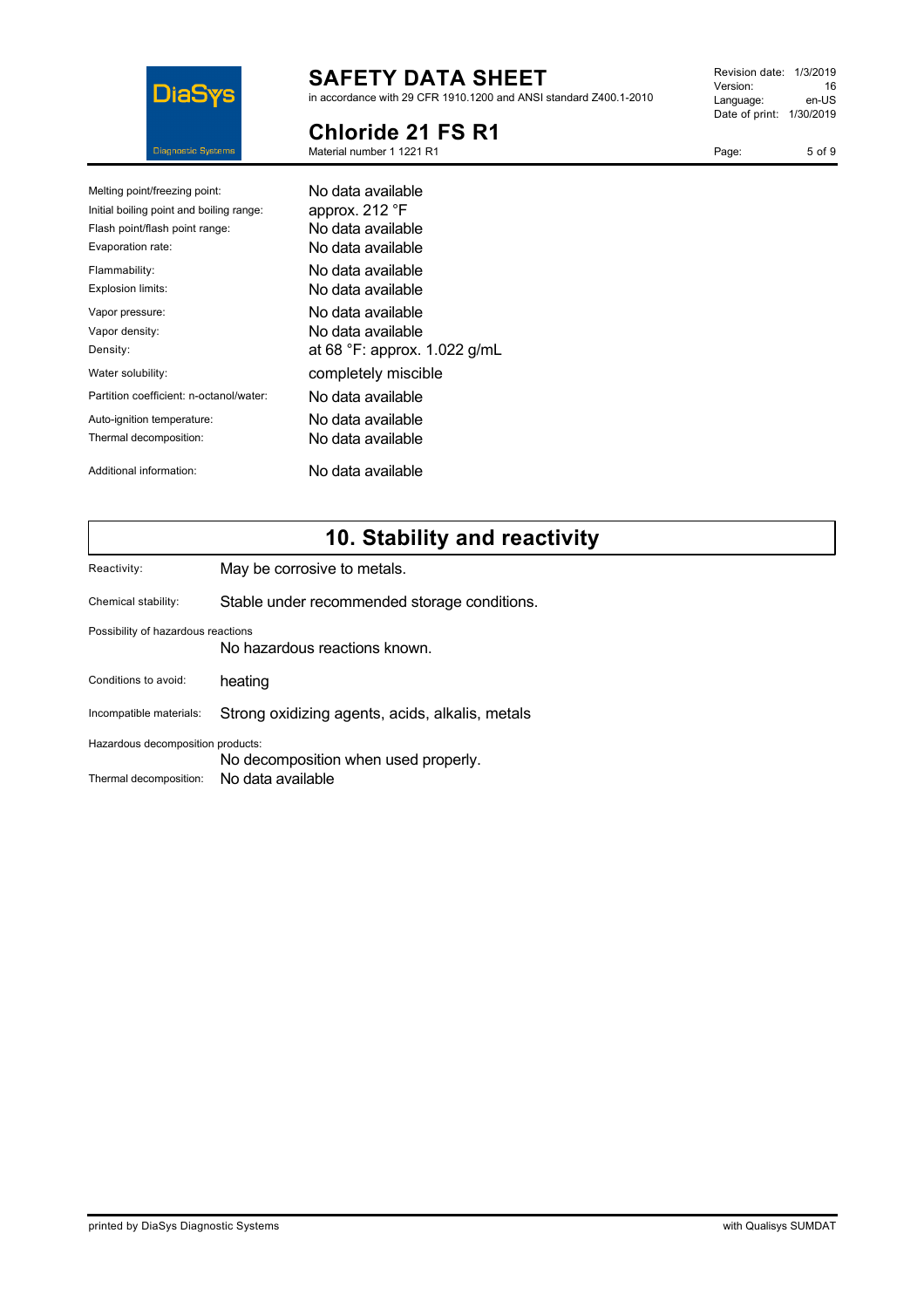

**Chloride 21 FS R1**

Material number 1 1221 R1

Revision date: 1/3/2019 Version: 16<br>Language: en-LIS Language: Date of print: 1/30/2019

Page: 6 of 9

**11. Toxicological information**

### **Toxicological tests**

Toxicological effects: The statements are derived from the properties of the single components. No toxicological data is available for the product as such. Acute toxicity (oral): Lack of data. Can damage your health. Acute toxicity (dermal): Lack of data. Acute toxicity (inhalative): Lack of data. Skin corrosion/irritation: Skin Corrosion - Category 1B = Causes severe skin burns and eye damage. Serious eye damage/irritation: Lack of data. Sensitisation to the respiratory tract: Lack of data. Skin sensitisation: Lack of data. Germ cell mutagenicity/Genotoxicity: Lack of data. Carcinogenicity: Lack of data. Reproductive toxicity: Lack of data. Effects on or via lactation: Lack of data. Specific target organ toxicity (single exposure): Lack of data. Specific target organ toxicity (repeated exposure): Lack of data. Aspiration hazard: Lack of data. **Symptoms**

In case of inhalation: Mucous membrane irritation, cough, shortage of breath In case of ingestion: Irritations of mucous membranes in the mouth, pharynx, oesophagus and gastrointestinal tract. Risk of perforation.

## **12. Ecological information**

### **Ecotoxicity**

Aquatic toxicity: Toxic to aquatic life with long lasting effects. Information about Nonylphenol, ethoxylated: Algae toxicity: EC50 algae: 10 - 100 mg/L/72 h. Fish toxicity: LC50 Leuciscus idus: < 10 mg/l/48 h. LC50 Lepomis macrochirus (Bluegill): 1.0 - 9.7 mg/L/96 Daphnia toxicity: EC50 Daphnia magna (Big water flea): 12.2 - 17.0 mg/L/48h

### **Mobility in soil**

No data available

### **Persistence and degradability**

Further details: No data available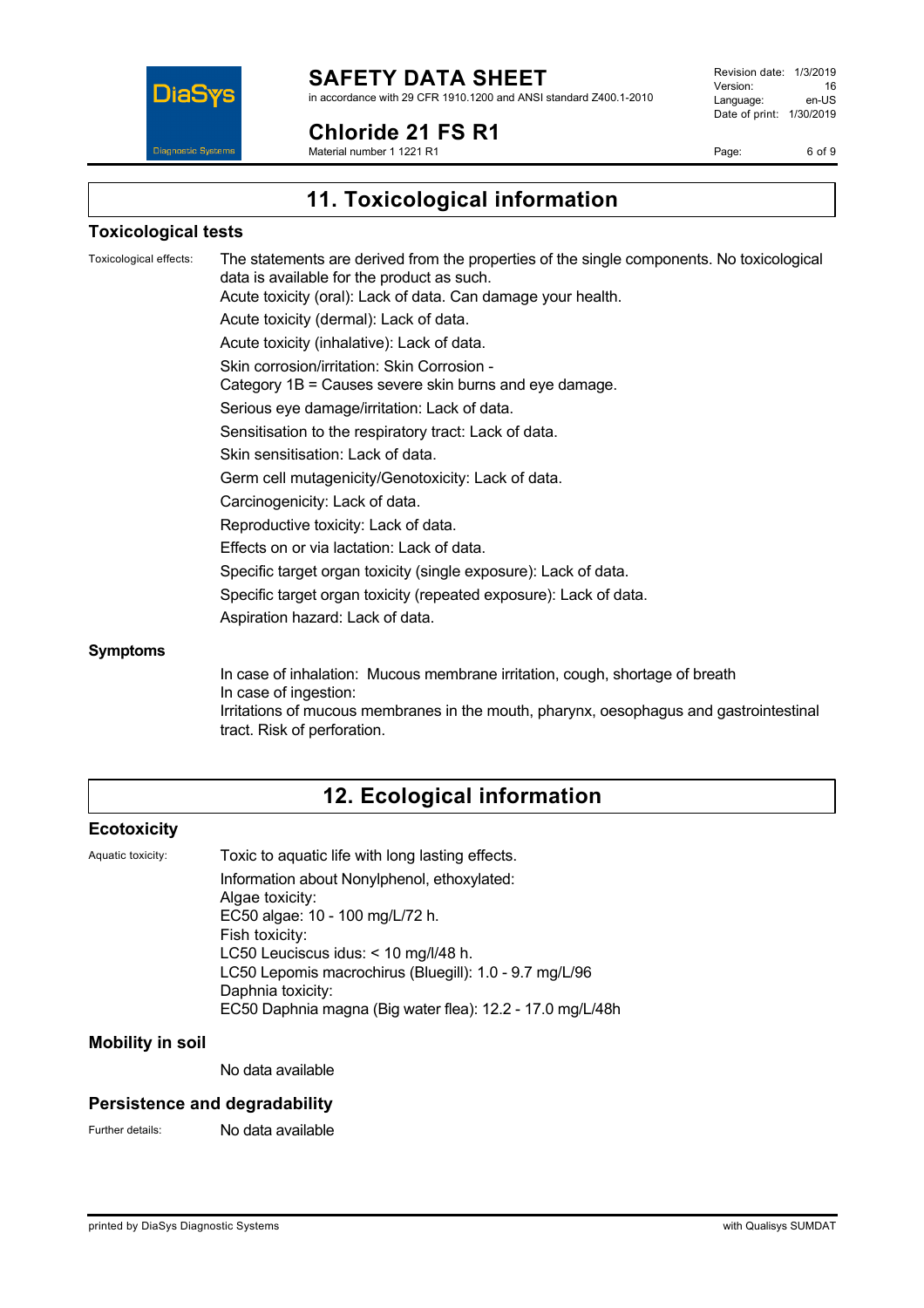| Quantity limitations – Passenger aircraft / rail: |     |
|---------------------------------------------------|-----|
|                                                   | 1 I |
| Quantity limitations - Cargo only:                | 30  |
| Vessel stowage - Location:                        | R   |
| Vessel stowage - Other:                           |     |

printed by DiaSys Diagnostic Systems with Qualisys SUMDAT

#### **SAFETY DATA SHEET** in accordance with 29 CFR 1910.1200 and ANSI standard Z400.1-2010

**Chloride 21 FS R1**

Material number 1 1221 R1

### **Additional ecological information**

General information: Do not allow to enter into ground-water, surface water or drains.

## **13. Disposal considerations**

### **Product**

Recommendation: Special waste. Dispose of waste according to applicable legislation.

#### **Contaminated packaging**

Recommendation: Dispose of waste according to applicable legislation. Non-contaminated packages may be recycled.

### **14. Transport information**

| <b>USA: Department of Transportation (DOT)</b>    |                                                                               |   |
|---------------------------------------------------|-------------------------------------------------------------------------------|---|
| Identification number:                            | <b>UN3265</b>                                                                 |   |
| Proper shipping name:                             | UN 3265, CORROSIVE LIQUID, ACIDIC, ORGANIC, N.O.S.<br>(Methanesulphonic acid) | 8 |
| Hazard class or Division:                         | 8                                                                             |   |
| Packing Group:                                    |                                                                               |   |
| Labels:                                           | 8                                                                             |   |
| Symbols:                                          | G                                                                             |   |
| Special provisions:                               | B2, IB2, T11, TP2, TP27                                                       |   |
| Packaging - Exceptions:                           | 154                                                                           |   |
| Packaging - Non-bulk:                             | 202                                                                           |   |
| Packaging - Bulk:                                 | 242                                                                           |   |
| Quantity limitations - Passenger aircraft / rail: |                                                                               |   |
|                                                   | 1 L                                                                           |   |
| Quantity limitations - Cargo only:                | 30 L                                                                          |   |
| Vessel stowage - Location:                        | в                                                                             |   |
| Vessel stowage - Other:                           | 40                                                                            |   |



Page: 7 of 9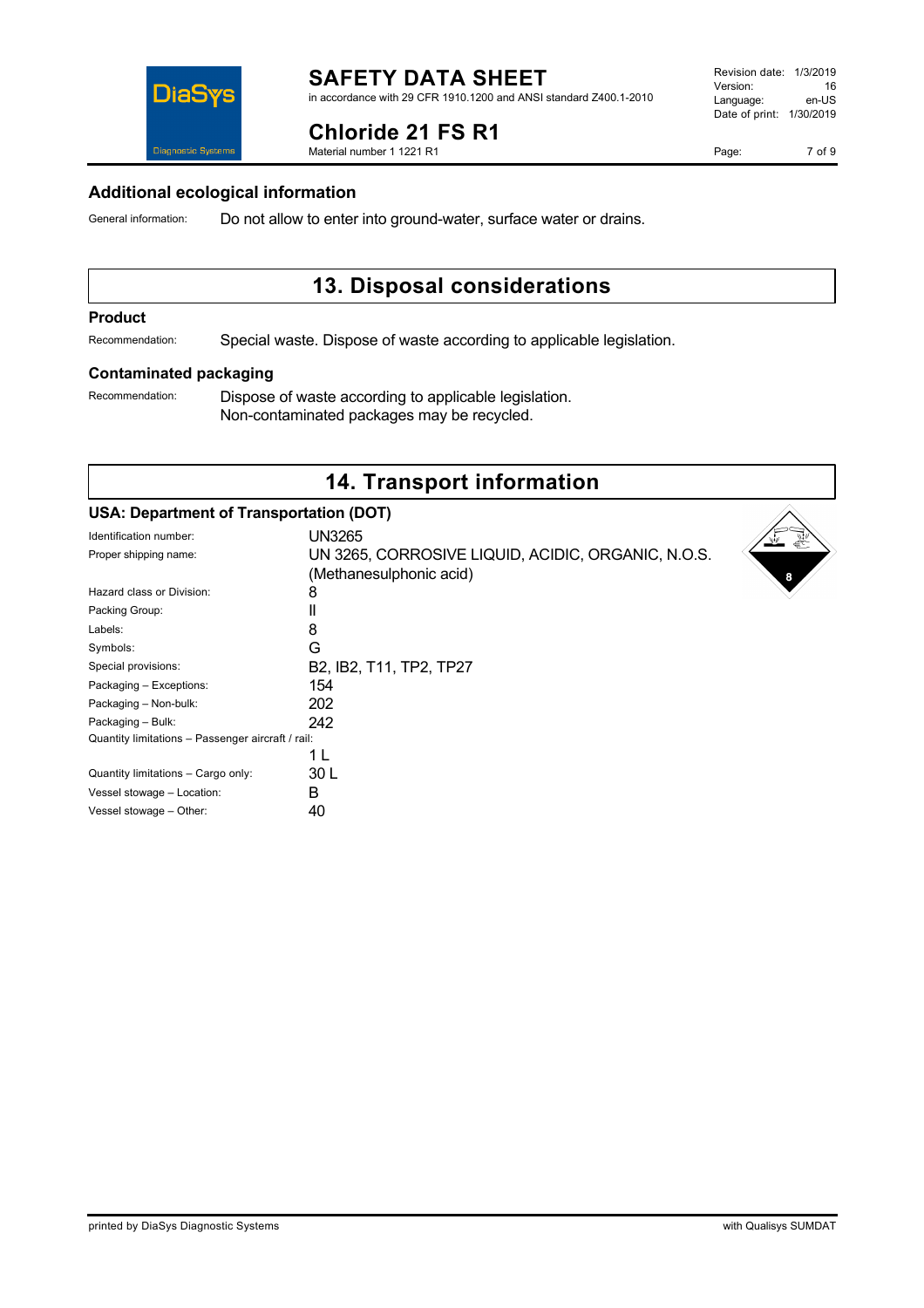

in accordance with 29 CFR 1910.1200 and ANSI standard Z400.1-2010

## **Chloride 21 FS R1**

Material number 1 1221 R1

Page: 8 of 9

| Sea transport (IMDG)                    |                                                                               |
|-----------------------------------------|-------------------------------------------------------------------------------|
| UN number:                              | UN 3265                                                                       |
| Proper shipping name:                   | UN 3265, CORROSIVE LIQUID, ACIDIC, ORGANIC, N.O.S.<br>(Methanesulphonic acid) |
| Class or division, Subsidary risk:      | Class 8, Subrisk -                                                            |
| Packing Group:                          | Ш                                                                             |
| EmS:                                    | F-A, S-B                                                                      |
| Special provisions:                     | 274                                                                           |
| Limited quantities:                     | 1 <sub>L</sub>                                                                |
| Excepted quantities:                    | E2                                                                            |
| Contaminated packaging - Instructions:  | P001                                                                          |
| Contaminated packaging - Provisions:    |                                                                               |
| IBC - Instructions:                     | IBC02                                                                         |
| <b>IBC - Provisions:</b>                |                                                                               |
| Tank instructions - IMO:                |                                                                               |
| Tank instructions - UN:                 | T <sub>11</sub>                                                               |
| Tank instructions - Provisions:         | <b>TP2, TP27</b>                                                              |
| Stowage and handling:                   | Category B. SW2                                                               |
| Properties and observations:            | Causes burns to skin, eyes and mucous membranes.                              |
| Marine pollutant:                       | yes                                                                           |
| Segregation group:                      | 1                                                                             |
| Air transport (IATA)                    |                                                                               |
| UN/ID number:                           | <b>UN 3265</b>                                                                |
| Proper shipping name:                   | UN 3265, CORROSIVE LIQUID, ACIDIC, ORGANIC, N.O.S.                            |
|                                         | (Methanesulphonic acid)                                                       |
| Class or division, Subsidary risk:      | Class 8                                                                       |
| Packing Group:                          | Ш                                                                             |
| Hazard label:                           | Corrosive                                                                     |
| <b>Excepted Quantity Code:</b>          | E <sub>2</sub>                                                                |
| Passenger and Cargo Aircraft: Ltd.Qty.: | Pack.Instr. Y840 - Max. Net Qty/Pkg. 0.5 L                                    |
| Passenger and Cargo Aircraft:           | Pack.Instr. 851 - Max. Net Qty/Pkg. 1 L                                       |
| Cargo Aircraft only:                    | Pack.Instr. 855 - Max. Net Qty/Pkg. 30 L                                      |
| Special provisions:                     | A3 A803                                                                       |

# **15. Regulatory information**

### **National regulations - U.S. Federal Regulations**

| Nonylphenol, ethoxylated:                                                                     | TSCA Inventory: listed; EPA flags XU<br>TSCA HPVC: not listed |
|-----------------------------------------------------------------------------------------------|---------------------------------------------------------------|
| 2,2'-[(Octadecylimino)bis(ethane-2,1-diyloxy)]diethanol: TSCA Inventory: listed; EPA flags XU | TSCA HPVC: not listed                                         |
| Methanesulphonic acid:                                                                        | <b>TSCA Inventory: listed</b><br>TSCA HPVC: not listed        |

### **National regulations - Great Britain**

Emergency Response Guide-Code (ERG): 8L

Hazchem-Code: 2X